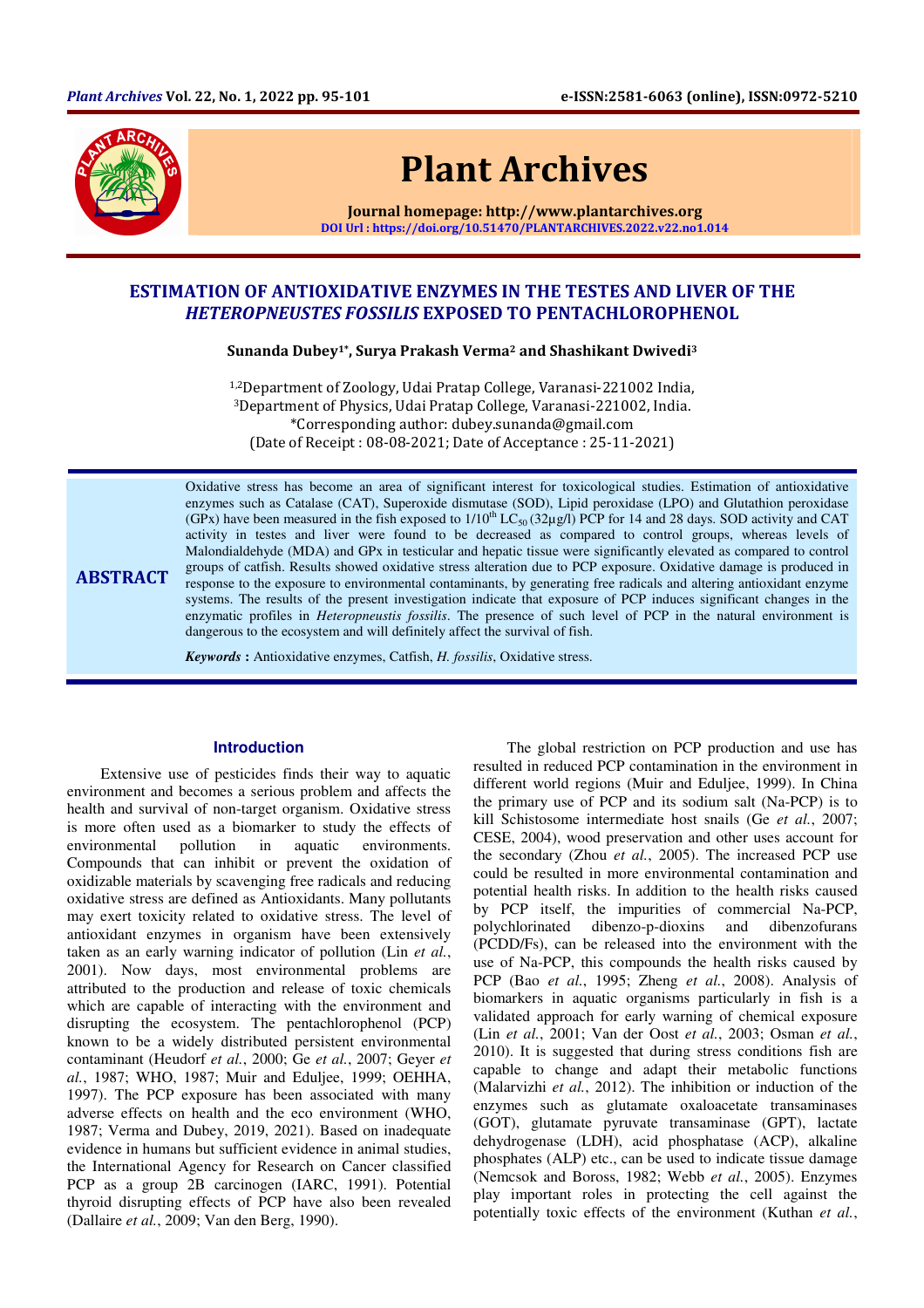1986), superoxide dismutase catalyzes the dismutation of the superoxide ion  $(O^2)$  to hydrogen peroxide and oxygen molecule during oxidative energy processes. GPT, GOT and LDH functions as link enzymes between the protein and carbohydrate metabolism, and also serve as an indicator of chemical stress. Moreover, pesticides enhanced the production of reactive oxygen species (ROS) in aquatic organisms which may lead to impairment of many cellular functions (Uner *et al.*, 2006; Monteiro *et al.*, 2009; Modesto and Martinez, 2010; De Menezes *et al.*, 2011). Antioxidant systems can prevent or counterbalance the deleterious effect of free radicals (Lushchak, 2011; Singh *et al.*, 2011). Fish are reported to possess both mitochondrial and cytosolic superoxide dismutase (SOD), catalase (CAT), and glutathione peroxidase (GPx) and non-enzymatic (reduced glutathione and vitamin E) antioxidants as in mammals (Droge, 2002) for detoxification of free radicals (Lushchak, 2011). It is stated that the level of enzyme SOD and CAT can be used as markers of pollutant induced oxidative stress in aquatic organisms (Borkovi *et al.*, 2005). These antioxidants are essential to maintain the redox status of fish cells, likewise, alterations in Lipid peroxidation **(**LPO) concentration are also used to express severe oxidative damage and are used as a biomarker of effect (Van der Oost *et al.*, 2003; Lackner, 1998). Malondialdehyde (MDA) is a naturally occurring product of LPO which acts as its indicator (Charissou *et al.*, 2004; Pampanin *et al.*, 2005). Fish are obviously subjected to exposure to different pollutants often present in the aquatic environment (Velkova-Jordanoska *et al.*, 2008). Fish has been used as indicator species for monitoring of pollution in the aquatic environment*. H. fossilis*, a catfish, is used for this study to determine the health status by estimating the antioxidative enzymes in the testes and liver of the fish exposed to PCP.

## **Material and Methods**

## **Experimental setup**

Pentachlorophenol (Crystalline, 99% pure) was purchased from Acros organics (Geel, Belgium). Other chemicals used were of analytical grade and purchased locally. Pentachlorophenol was dissolved in ethanol and then diluted with water to obtain the required concentrations  $32\mu$ g/l(1/10<sup>th</sup> of LC<sub>50</sub>).

## **Estimation of LC<sup>50</sup>**

The freshwater male catfish, *H. fossilis* were purchased from the local market in Varanasi and used for the experiment. Estimation of  $LC_{50}$ for PCP, the protocol of Secretria Estatual Do Meio Ambient (SEMA, 1988) was followed. The  $LC_{50}$  value for fish was  $320\mu g/l$  and for further experiments  $1/10^{th}$  LC<sub>50</sub> (32µg/l) dose were selected (Pandey and Dubey, 2015). Mortality was observed to be 3 in number. They were maintained in the laboratory under normal photo period (13.0L: 11.0D) and temperature  $(25\pm2^0c)$  until use for experiments. The fish were fed with boiled egg daily *ad libitum.* The experiments were performed in accordance with the guidelines for experimentation in animals and all care was taken to prevent cruelty of any kind.

The acclimatized adult male fish classified into two groups (15 fish per each): first group control, second group PCP treated (for 14 days and 28 days with  $32\mu$ g/l/day). In the present study, the amount of PCP exposures was 32µg/l and the exposure concentrations were determined by performing  $LC_{50}$  experiment. The conditions of the experiment were as that of acclimatization with changing all the containers water and concentrations of PCP every day. Male catfish *H. fossilis* (30-45g) were purchased from local fish market in the Resting phase for the experiment.

#### **Measurement of antioxidant status in liver and testes**

#### **Estimation of Catalase (CAT) activity**

CAT activity was assayed by the method of Chance and Maehly (Chance and Maehly, 1955). The liver and testes were homogenized (10%) in 50 mM phosphate buffer, pH 7.0, and centrifuged at 16,000g for 45 min. The supernatant was used for the enzyme assay. The reaction mixture contained 2 ml of phosphate buffer (pH 7.0), 0.45 ml  $H_2O_2$ , and 0.025 ml of enzyme source. The enzyme activity was expressed as micromoles of  $H_2O_2$  metabolized/milligram protein/minute, at 250 nm of absorbance.

#### **Estimation of Super oxide dismutase (SOD) activity**

SOD activity was measured as the inhibition of photo reduction of nitrobluetetrazolium (NBT) by the enzyme as per the method of Beauchamp and Fridovich (Beauchamp and Fridovich, 1971). The tissues were homogenized in (10% w/v) potassium phosphate buffer (pH 7.5) containing  $1\%$ polyvinyl pyrolidine and centrifuged at 16,000g for 15 min. The supernatant was used as the enzyme source. The total reaction mixture consisted of 100 mM phosphate buffer, 10mM EDTA, 130 mM methionine, 750 mM NBT, 60 mM riboflavin, and enzyme source. The reaction was initiated by the addition of riboflavin, the samples were placed under fluorescence for 30 min, and the resulting color was read at 560 nm against a reagent blank kept in a dark place. The activity was expressed as units/milligram protein.

#### **Estimation of Glutathione peroxidase (GPx) activity**

GPx activity was assayed by the method of Paglia and Valentine (Paglia and Valentine, 1967) with modifications according to Lawrence and Burke (Lawrence and Burke, 1976). The reaction mixture contained 50 mM potassium phosphate buffer (pH 8.3), 1 mM EDTA, 1mM sodium azide, 0.2 mM NADPH, and 1 U/ml glutathione reductase. The reaction was initiated with the addition of 1.5 m Mcumenehydroperoxide. The enzyme activity was estimated from the rate of oxidation of NADPH  $(E340=6200M^{-1}cm^{-1})$ and the enzyme activity was expressed as mmol/minute/ milligram protein.

#### **Lipid peroxidation (LPO) concentration**

For the evaluation of LP concentration we measured malondialdehyde (MDA) by the TBARs method at 535 nm (Buege and Aust, 1978). 2 ml of the reaction mixture [thiobarbituric acid  $(0.375\%)$ , trichloroacetic acid  $(15\%)$  and hydrochloric acid (0.25 N)] were mixed in 1:1:1 and were added to 1 ml of the heat denatured supernatant. TBARs levels were estimated at 535 nm using MDA as standard. Total protein concentration was measured on the supernatants  $(10,000g$  during 20 min at  $4^0C$ ) of the homogenized tissues (Stoscheck, 1990). The concentration of LP compounds was expressed as n moles of MDA formed per mg protein.

#### **Statistical analysis**

Data were analyzed through a one-way analysis of variance (ANOVA) followed by post hoc test, Tukey's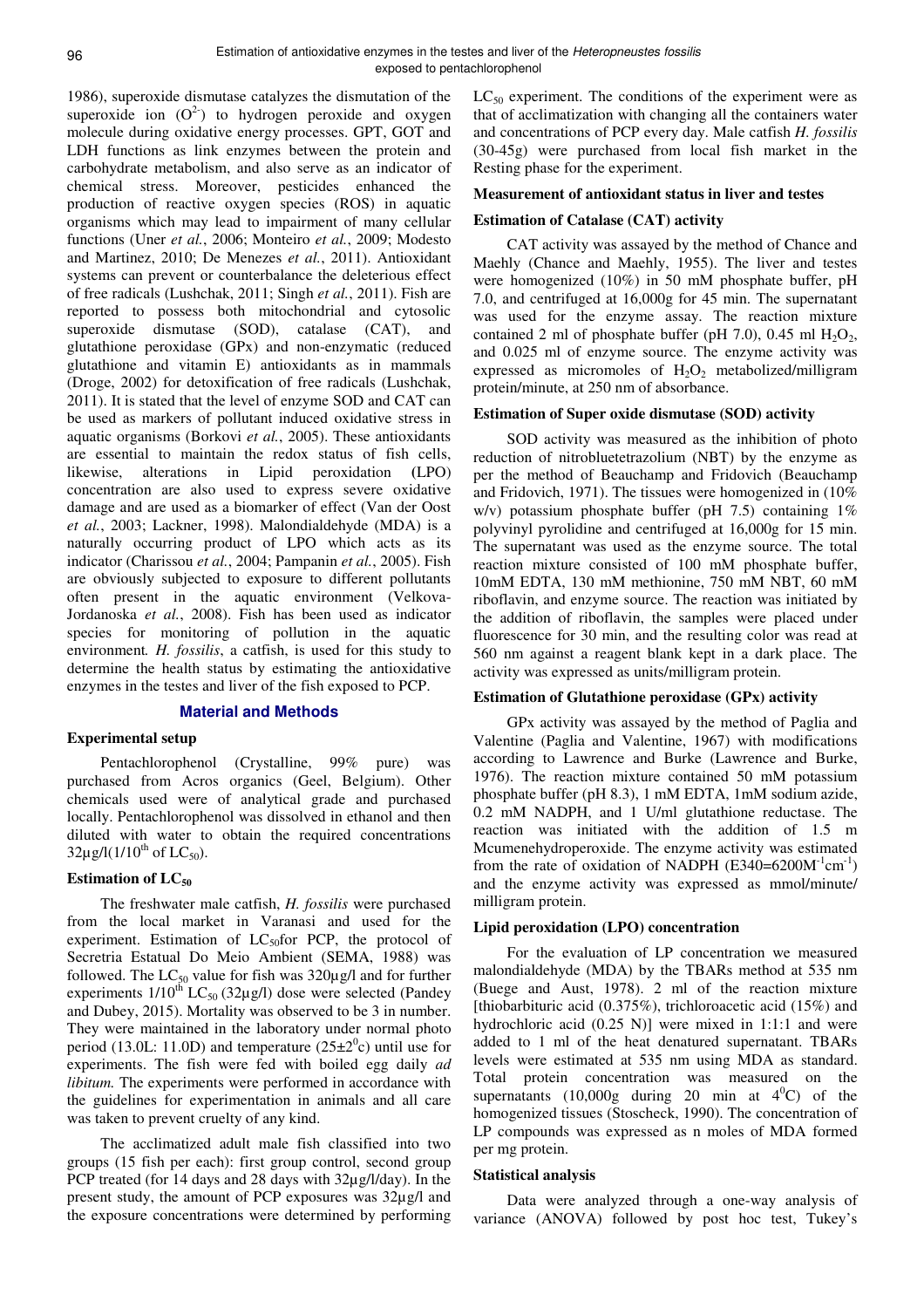multiple range test  $(P < 0.05)$ . Data were expressed as mean ± standard error mean (SEM).



Fig. 1 : Catalase (CAT) level in the liver and testes of a freshwater catfish, *H. fossilis* exposed to PCP for 14 and 28 days. (Asterisks shows significant difference from Control at P<0.05; ANOVA following Tukey's post hoc Test)



**Fig. 2 :** Super Oxide Dismutase (SOD) level in the liver and testes of a freshwater catfish, *H. fossilis* exposed to PCP for 14 and 28 days. (Asterisks shows significant difference from Control at P<0.05; ANOVA following Tukey's post hoc Test)



**Fig. 3 :** Glutathione Peroxidase (GPx) level in the liver and testes of a freshwater catfish, *H. fossilis* exposed to PCP for 14 and 28 days. (Asterisks shows significant difference from Control at P<0.05; ANOVA following Tukey's post hoc Test)



**Fig. 4 :** Lipid Peroxidase (LPO) level in the liver and testes of a freshwater catfish, *H. fossilis* exposed to PCP for 14 and 28 days. (Asterisks shows significant difference from Control at P<0.05; ANOVA following Tukey's post hoc Test)

#### **Results**

SOD (0.48; 0.34 units/milligram protein) activity was found to be decreased as compared to control groups (1.34; 0.86 units/milligram protein) and CAT activity was also observed to be lower in testes and liver (7.12; 10.07 micromoles of  $H_2O_2$  metabolized/milligram protein/minute) than in the control groups (25.61; 23.08 micromoles of  $H_2O_2$ ) metabolized/milligram protein/minute) respectively.

The findings showed elevated level of MDA in testicular (4.09 nmoles of MDA per gram of wet mass) and hepatic tissue (3.13 nmoles of MDA per gram of wet mass) than in control testes (0.86 nmoles of MDA per gram of wet mass) and liver (0.45 nmoles of MDA per gram of wet mass) of fish signifying free radical induced cell injury due to oxidative stress. GPx was also found to be significantly high in testicular (3.86 mmol/minute/milligram protein) and hepatic tissue (3.52 mmol/minute/milligram protein) than in control testes (1.34 mmol/minute/milligram protein) and liver (1.19 mmol/minute/milligram protein) respectively.

## **Discussion**

Various industries (pulp, rubber, glass, sugar, tannery, steel plants, chemicals, plastics etc.) alongside the banks of river discharge the waste directly into water body. Studies on pollutant-induced toxicity in fish have revealed bioaccumulation of heavy metals in different tissues (Sen *et al.*, 2011; Fatima and Usmani, 2013) thereby, affecting the cellular architecture and physiology. Hence, study of fish as affected animal provides an insight into the potential toxic effects of perilous aquatic environments (Tyor and Pahwa, 2017). The exposure to environmental contaminants may produce oxidative damage by generating free radicals and/or altering antioxidant enzyme systems (Huang *et al.*, 2007). Free radical (molecule with one or more unpaired electrons in a single orbit) produced as a result of ATP production by mitochondria become a part of the propagative chain reaction whereby they combine with other radicals to form other more damaging species, unless the chain is terminated by antioxidants to form a nontoxic species (Halliwell, 1994). The free radical immediately react with lipids in the membranes of cell and organelles, proteins and DNA eventually forming damaging products such as lipid peroxides and other lipid adducts. The indicator of lipid peroxidation includes measurement of TBARS content (Wheatley, 2000) which provides relative measure of the potential for pollutants to cause oxidative injury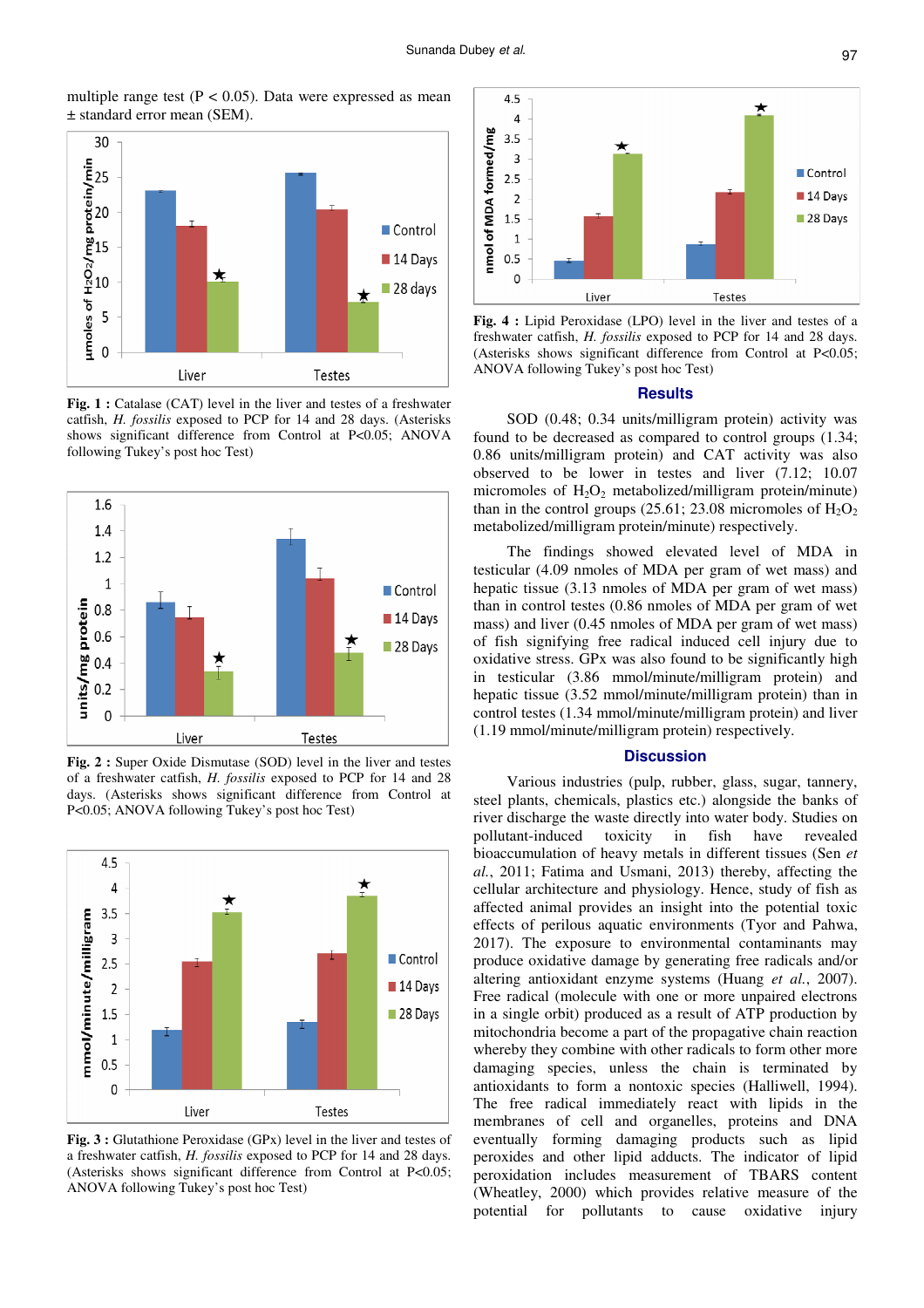(Vlahogianni *et al.*, 2007). During normal physiological status anti-oxidant defense systems provides compensatory response to oxidative damage by removing reactive oxygen species (Livingstoone, 2001) and thus, have been considered as biomarkers of contaminant, its induction reflects a protective response to pollutants (Borkovic *et al.*, 2005). An increase in the LPO level was observed after fluoride exposure in the liver and ovary of fishes (Basha and Sujitha, 2012). Increase in MDA was an indicator of enhanced oxidative stress (Buyukokuroglu *et al.*, 2002). Significant increase in MDA content was observed in Dichlorvos exposed *H. fossilis* (Vadhva and Hasan, 1986). Increased MDA level was also observed in the study carried out by scientist (Hai *et al.*, 1997) in *Cyprinus carpio* and *Ictalurus nebulosus* following the exposures to dichlorvos. SOD has been known as the first defense line of cell against ROS and could protect against superoxide induced oxidative damage (Fridovich, 1989) by catalyzing the conversion of the superoxide anion radical to molecular oxygen and hydrogenperoxide  $(H_2O_2)$  while, CAT is involved in mitigating the toxic effects of  $H_2O_2$  by decomposing it into water and oxygen. Inhibition of catalase activity may be due to overproduction of superoxide anion radical (Pandey *et al.*, 2003) or due to presence of nitrites (Arrillo and Melodia, 1991).

In the present investigation tissue specific responses in the activities of biomarker antioxidant enzymes such as SOD which detoxifies toxic superoxide anion radicals, catalase known to be primary antioxidant defense component, GPx and LPO were observed for assessing the PCP toxicity.

The findings of present study revealed significant decrease in the activities of SOD, CAT enzymes in liver and testes of fish when compared to control. Thus, the decrease in both the enzymes may be suggestive of the reason that their activity might be inhibited by the pollutants. The breakdown of  $H_2O_2$  to water and oxygen is done by CAT, thereby, protecting the cell from the damaging action of  $H_2O_2$  and the hydroxyl radical. SOD and CAT level decreased significantly in testes and liver when exposed to 32µg/l concentration of PCP. The PCP exposure increased the GPx and LPO activity in testes and liver of fish compared to control group. The elevation of antioxidant activities in organism might be indicative of the adaptive response of organisms to counteract the oxidative effect of reactive oxygen species generated by PCP exposure.

Reports discussed that GPx catalyzes the reaction of hydro peroxides with reduced GSH to form glutathione disulfide and the reduction product of the hydro peroxide and they further added that the decrease in activity of aminotransferases in the liver of fish *Oreochromis mossambicus* exposed to organo-phosphorus pesticide may be due to liver damage (Rao, 2006). In a recent study the decreased GOT and GPT in gill, liver and muscle of fish *Cyprinus carpio* after carbamazepine exposure suggested that detoxification mechanism may not be sufficiently effective to prevent the animal from toxicity and effect of drug on the system (Malarvizhi *et al.*, 2012). Furthermore, in some research it is suggested that the decrease in the activities of the metabolic enzymes during organophosphorus pesticides exposure may be due to the direct action of these pesticides on enzymes (Tripathi and Shasmal, 2011). Both mammalian and piscine systems shows general mechanisms of oxidative toxicity which appear more or less similar with comparable lesions

and its responses, serve as markers of oxidative stress (Vutukuru *et al.*, 2006). The oxidative stress caused by pesticides in aquatic organisms may lead to ROS production and alterations in antioxidants enzymes (Livingstone, 2001). The excessive production of ROS production and their damaging effects can be minimized by the cellular antioxidant systems (Sureda *et al.*, 2004; Dorts *et al.*, 2012). Scientists also advocated that organisms under stress conditions utilizes the antioxidant enzymes to adapt to environmental stress and altered activities depend on the dose, species and route of exposure (Gravato *et al.*, 2006). The enzymes such as catalase and SOD play a major role in counteracting the ROS produced during bioactivation of Xenobiotics and the induction of CAT/SOD system might be the foremost defense mechanism against ROS (Nwani *et al.*, 2010). Moreover, it is stated in some reports that SOD and CAT are highly sensitive enzymes respond quickly to protect organisms from prevailing oxidative stress (Rao *et al.*, 2006; Dewez *et al.*, 2005). SOD is the first enzyme that responds to oxidative stress during any stress condition in animals (McCord and Fridovich, 1969; Winston and Di Giulio, 1991). The elevation of antioxidant activities in organism generally indicates adaptive responses of organisms to counteract the oxidative effect of generated reactive oxygen species (Hegazi *et al.*, 2010).

Decrease in catalase activity observed in the liver and testes of fish in exposed group may be due to its adaptive response to  $H_2O_2$  produced by SOD activity, since, catalase is responsible for its detoxification to water (Nwani *et al.*, 2010; Elia *et al.*, 2002). The variation in the activity of antioxidant enzymes may as indicators of pollutant mediated oxidative stress (Sayeed *et al.*, 2003). MDA is the final product of lipid peroxidation and their concentration in animals can be taken as direct evidence of toxic process caused by free radicals (Sieja and Talerczyk, 2004). The elevation of LPO content in and liver indicates an increase in free radicals due to toxicity or metabolism (Freeman and Crapo, 1981; Gultekin and Akdogan, 2000; Ruas *et al.*, 2008). The results of the present investigation indicate that exposure of PCP induces significant changes in the enzymatic profiles in *H. fossilis.* The PCP exposure to the fish indicated the oxidative stress in the body by generating imbalance between reactive oxygen species (ROS) and antioxidants. The presence of such level of PCP in the natural environment is dangerous to the ecosystem and will definitely affect the survival of fish. We are further interested in studying the assessment of residual amount of this pesticide in different body tissues of fish for further understanding.

## **Acknowledgement**

The authors thank Professor R. Chaube, Department of Zoology, BHU, Varanasi for extending her valuable help in performing enzymatic analysis in her lab.

## **References**

- Arrillo, A. and Melodia, F. (1991). Nitrite oxidation in Eisema foetida (Savigny): ecological implications. *Funct Ecol,* 5: 629–634.
- Bao, Z.C.; Wang, K.O.; Kang, J.X. and Zhao, L.W. (1995). Analysis of polychlorinated dibenzo-p-dioxins and polychlorinated dibenzofurans in pentachlorophenol and sodium pentachlorophenol. *Environ Chem,* 14: 317–21.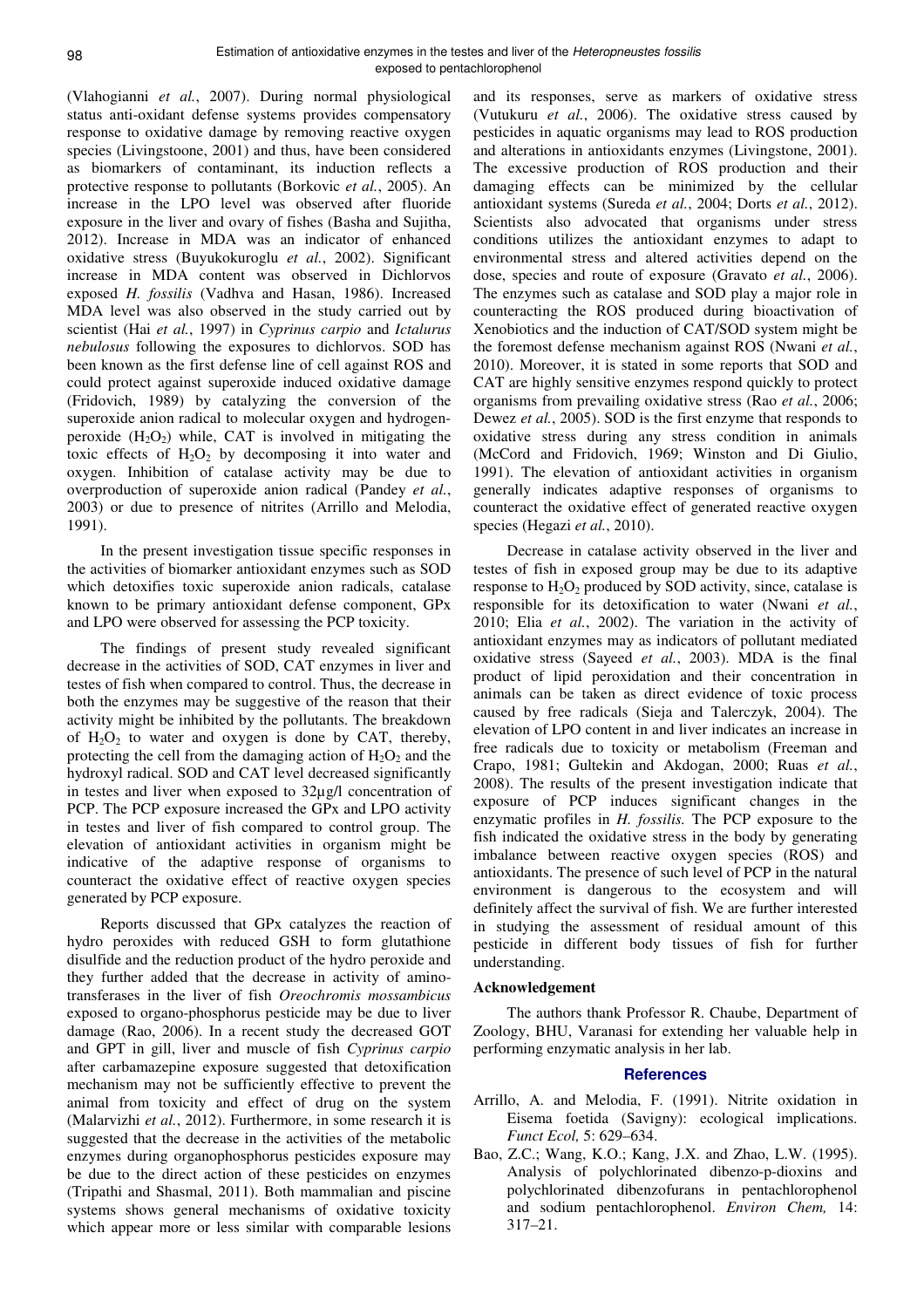- Basha, P.M. and Sujitha, N.S. (2012). Combined influence of intermittent exercise and temperature stress on the modulation of fluoride toxicity. *Biol Trace Elem Res*, 148: 69–75.
- Beauchamp, C. and Fridovich, I. (1971). Superoxide dismutase: Improved assays and an assay applicable to acrylamide gels. *Analytical Biochemistry,* 44: 276–287.
- Borkovi, S.S.; Pavlovic, S.Z.; Kovacevic, T.B.; Stajn, A.S.; Petrovic, V.M. and Saicic, Z.S. (2005). Antioxidant defense enzyme activities in hepatopancreas, gills and muscle of spiny cheek crayfish, *Orconectes limosus* from the river Danube. *Comp Biochem Physiol C,* 147: 122–128.
- Borkovic, S.S.; Saponjic, J.S.; Pavlovic, S.Z.; Blagojevic, D.P.; Milosevic, S.M.; Kovacevic, T.B.; Radojicic, R.M.; Spasic, M.B.; Zikic, R.V. and Saicic, Z.S. (2005). The activity of antioxidant defence enzymes in the mussel *Mytilus galloprovincialis* from the Adriatic Sea. *Comp Biochem Physiol,* 141: 366–374.
- Buege, J.A. and Aust, S.D. (1978). Microsomal lipid peroxidation. *Methods in Enzymology,* 52: 302–310.
- Buyukokuroglu, M.E.; Taysi, S.; Polat, F. and Gocer, F. (2002). Mechanism of the beneficial effects of dantrolene sodium on ethanol-induced acute gastric mucosal injury in rats. *Pharmacol Res,* 45: 421–425.
- CESE (College of Environmental Sciences and Engineering, Peking University) (2004). The survey report of pesticide POPs production industry. Beijing: Convention Implementation Office, State Environment Protection Administration, (in Chinese).
- Chance, B. and Maehly, A.C. (1955). Assay of Catalase and Peroxidases. *Methods in Enzymology,* 2: 764-775.
- Charissou, A.M.; Cossu-Leguille, C. and Vasseur, P. (2004). Relationship between two oxidative stress biomarkers, malondialdehyde and 8-oxo-7,8-dihydro-20 deoxyguanosine, in the freshwater bivalve *Uniotumidus*. *Sci Total Environ,* 322: 109–122.
- Dallaire, R.; Muckle, G.; Dewailly, É.; Jacobson, S.W.; Jacobson, J.L.; Sandanger, T.M.; Sandau, C.D. and Ayotte, P. (2009). Thyroid hormone levels of pregnant Inuit women and their infants exposed to environmental contaminants. *Environ Health Perspect,* 117: 1014– 1020.
- De Menezes, C.C.; Loro, V.L.; da Fonseca, M.B.; Cattaneo, R.; Pretto, A.; dos Santos Miron, D.; and Santi, A. (2011). Oxidative parameters of *Rhamdia quelen* in response to commercial herbicide containing clomazone and recovery pattern. *Pestic. Biochem. Physiol,* 100: 145–150.
- Dewez, D.; Geoffory, L.; Vernet, G. and Popovic, R. (2005). Determination of photosynthetic and enzymatic biomarkers sensitivity used to evaluate toxic effects of copper and fludioxonil in alga, *Scenedesmus obliquus*. *Aquat Toxicol,* 74: 150–159.
- Dorts, J.; Bauwin, A.; Kestemont, P.; Jolly, S.; Sanchez, W. and Silvestre, F. (2012). Proteasome and antioxidant responses in *Cottus gobio* during a combined exposure to heat stress and cadmium. *Comp Biochem Physiol C,* 155: 318–324.
- Droge, W. (2002). Free radicals in the physiological control of cell function. *Physiol Rev*, 82: 47–95.
- Elia, A.C.; Waller, W.T. and Norton, S.J. (2002). Biochemical responses of bluegill sunfish (*Lepomis*

*macrochirus*, Rafinesque) to atrazine induced oxidative stress. *Bull Environ Contam Toxicol,* 68: 809– 816.

- Fatima, M. and Usmani, N. (2013). Histopathology and bioaccumulation of heavy metals (Cr, Ni and Pb) in fish (*Channa striatus* and *Heteropneustes fossilis*) tissue: a study for toxicity and ecological impacts. *Pak J Biol Sci,* 16: 412–420.
- Freeman, B.A. and Crapo, J.D. (1981). Hyperoxia increases oxygen radical production in rat lung and lung mitochondria. *J Biol Chem,* 256: 10986–10992.
- Fridovich, I. (1989). Superoxide dismutases. An adaptation to a paramagnetic gas. *J Biol Chem,* 264: 7761–7764.
- Ge, J.; Pan, J.; Fei, Z.; Wu, G. and Giesy, J.P. (2007). Concentrations of pentachlorophenol (PCP) in fish and shrimp in Jiangsu Province, China. *Chemosphere,*  69(1): *164–169.*
- Geyer, H.J.; Scheunert, I. and Korte, F. (1987). Distribution and bio-concentration potential of the environmental chemical pentachlorophenol (PCP) in different tissues of humans. *Chemosphere,* 16: 887–99.
- Gravato, C.; Teles, M.; Oliveira, M. and Santos, M.A. (2006). Oxidative stress, liver biotransformation and genotoxic effects induced by copper in *Anguilla anguilla* L. – the influence of pre-exposure to b naphthoflavone. *Chemosphere,* 65: 1821–1830.
- Gultekin, F.M. and Akdogan, M. (2000). The effect of organophosphate insecticide chlorpyrifos-ethyl on lipid peroxidation and antioxidant enzymes (in vitro). *Arch Toxicol,* 74: 533–538:
- Hai, D.Q.; Varga, S.I. and Matkovics, B. (1997). Organophosphate effects of antioxidant system of carp (*Cyprinus carpio*) and catfish (*Ictalurus nebulosus*). *CompBiochemPhysiol,* 117: 83–8.
- Halliwell, B. (1994). Free radicals, antioxidants, and human disease: curiosity, cause, or consequence? *Lancet,* 344: 721–724.
- Hegazi, M.M.; Attia, Z.I. and Ashour, O.A. (2010). Oxidative stress and antioxidant enzymes in liver and white muscle of *Nile tilapia* in chronic ammonia exposure. *Aquat Toxicol,* 99: 118–125.
- Heudorf, U.; Letzel, S.; Peters, M. and Anger, J. (2000). PCP in the blood plasma: Current exposure of the population in Germany based on data obtained in 1998. *Int J HygEnvrion Health,* 203: 135–9.
- Huang, G.J.; Chen, H.J.; Chang, Y.S.; Sheu, M.J. and Lin, Y.H. (2007). Recombinant sporamin and its synthesized peptides with antioxidant activities in vitro. *Bot Stud,* 48: 133–140.
- IARC (1991). Occupational exposures in insecticide application and some pesticides. Lyon, International Agency for Research on Cancer, pp. 371-402 (IARC Monographs on the Evaluation of Carcinogenic Risks to Humans, Vol. 53).
- Kuthan, H.; Haussmann, H.J. and Werringlover, J. (1986). A spectrophotometric assay for superoxide dismutase activities in crude tissue fractions. *Biochem J,* 237: 175- 180.
- Lackner, R. (1998). Oxidative stress. In: Fish by Environmental Pollutants, Fish Ecotoxicology, (Ed. T Braunbeck, DE Hinton and B Streit, Berlin, Germany) 203–24.
- Lawrence, R.A. and Burke, R.F. (1976). Glutathione peroxidase activity in selenium-deficient rat liver.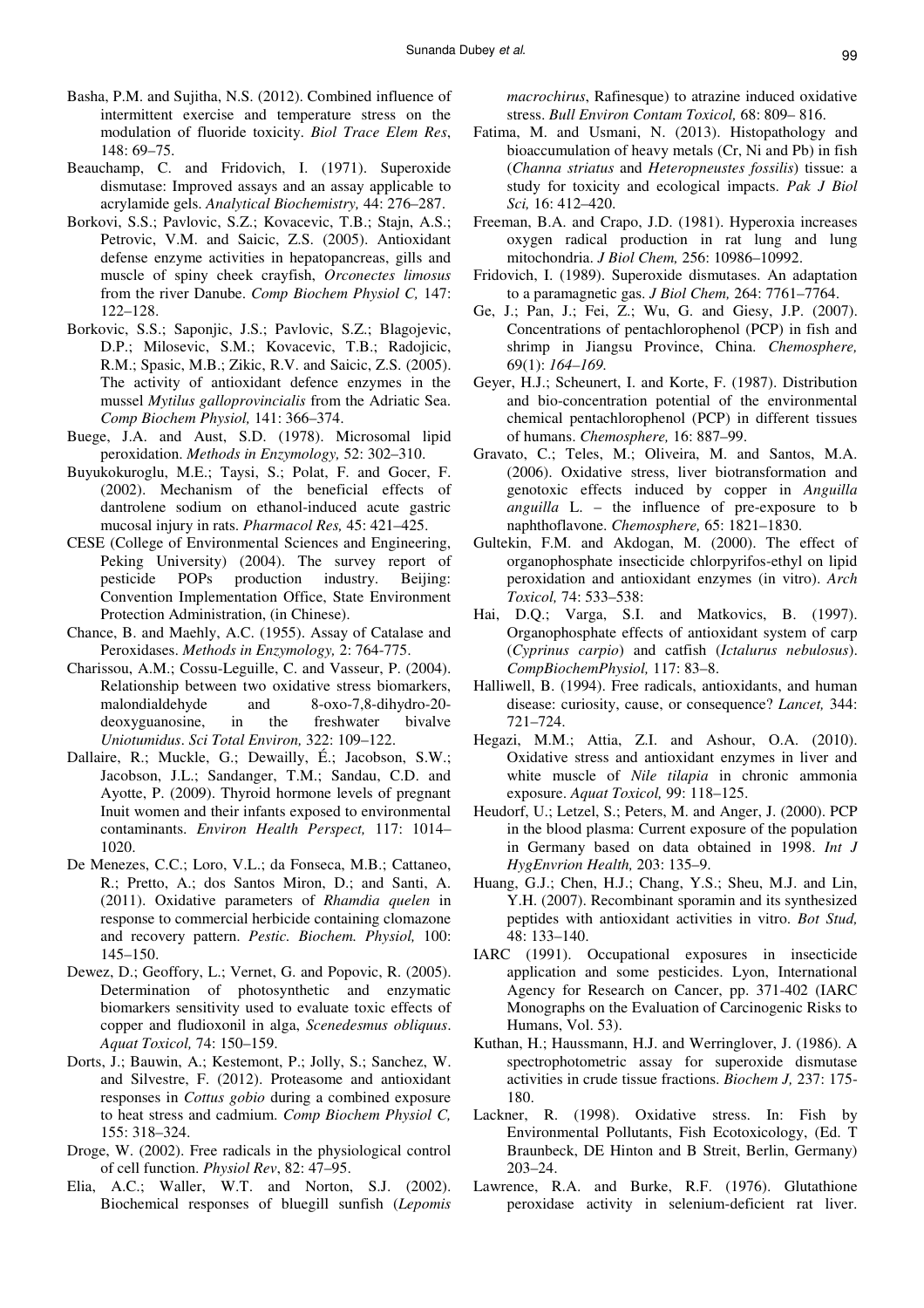*Biochemical and Biophysical Research Communications,* 71: 952–958.

- Lin, C.T.; Lee, T.L.; Duan, K.J. and Su, J.C. (2001). Purification and Characterization of Black Porgy Muscle Cu/Zn Superoxide Dismutase.*Zoological Studies,*40: 84-90.
- Livingstoone, D.R. (2001). Contaminant stimulated reactive oxygen species production and oxidative damage in aquatic organisms. *Mar Pollut Bull,* 42: 656–666.
- Lushchak, V.I. (2011). Environmentally induced oxidative stress in aquatic animals. *Aquat Toxicol,* 101: 13–30.
- Malarvizhi, A.; Kavitha, C.; Saravanan, M. and Ramesh, M. (2012). Carbamazepine (CBZ) induced enzymatic stress in gill, liver and muscle of a common carp, *Cyprinuscarpio*. *J King Saud Univ,* 24: 179–186.
- McCord, J.M. and Fridovich, J. (1969). Superoxide dismutase: an enzymatic function for erythrocuprein (hemocuprein). *J Biol Chem,* 244: 6049–6055.
- Modesto, M.A. and Martinez, C.B.R. (2010). Roundup causes oxidative stress in liver and inhibits acetylcholine esterase in muscle and brain of the fish, *Prochilodus lineatus*. *Chemosphere,* 78: 294–299.
- Monteiro, D.A.; Rantin, F.T. and Kalinin, A.L. (2009). The effects of selenium on oxidative stress biomarkers in the freshwater characid fish matrinxa, *Brycon cephalus* exposed to organophosphate insecticide Folisuper 600 BR® (methyl parathion). *Comp Biochem Physiol C,*  149: 40–49.
- Muir, J. and Eduljee, G. (1999). PCP in the freshwater and marine environment of the European Union. *Sci Total Environ,* 236: 41–56.
- Nemcsok, J. and Boross, L. (1982). Comparative studies on the sensitivity of different fish species to metal pollution. *Acta Biol Hung,* 33: 23– 27.
- Nwani, C.D.; Lakra, W.S.; Nagpure, N.S.; Kumar, R.; Kushwaha, B. and Srivastava, S.K. (2010). Toxicity of the herbicide atrazine: effects on lipid peroxidation and activities of antioxidant enzymes in the freshwater fish *Channa punctatus* (Bloch). *Int J Environ Res Public Health,* 7: 3298–3312.
- Office of Environmental Health Hazard Assessment (OEHHA) 1997. Inorganic Lead as a Toxic Air Contaminant. Part B. Health Effects of Airborne Inorganic Lead. Office of Environmental Health Hazard Assessment, California Environmental Protection Agency, Air Toxicology and Epidemiology Section, Berkeley, CA.
- Osman, A.G.M.; Reheem, A.E.B.M.A.E.; AbuelFadl, K.Y. and GadEl-Rab, A.G. (2010). Enzymatic and histopathologic biomarkers as indicators of aquatic pollution in fishes. *Nat Sci,* 2: 1302–1311.
- Paglia, D.E. and Valentine, W.N. (1967). Studies on the Quantitative and Qualitative Characterization of Erythrocyte Glutathione Peroxidase. *Journal of Laboratory and Clinical Medicine,* 70: 158-169.
- Pampanin, D.M.; Camus, L.; Gomiero, A.; Marangon, I.; Volpato, E. and Nasci, C. (2005). Susceptibility to oxidative stress of mussels (*Mytilus galloprovincialis*) in the Venice Lagoon (Italy). *Mar Pollut Bull,* 50: 1548–1557.
- Pandey, A.K. and Dubey, S. (2015). Histological changes in liver and kidney of Catfish *H. fossilis* exposed to pentachlorophenol (PCP). *Plant Archives*, 15(2):1117- 1120.
- Pandey, S.; Parvez, S.; Sayeed, I.; Haque, R.; Bin-Hafeez, B. and Raisuddin, S. (2003). Biomarkers of oxidative stress: a comparative study of river Yamuna fish *Walla goattu* (Bl. and Schn.). *Sci Total Environ,* 309: 105– 115.
- Rao, V.J. (2006). Sublethal effects of an organophosphorus insecticide (RPR-II) on biochemical parameters of tilapia, *Oreochromis mossambicus*. *Comp Biochem Physiol C,* 143: 492–498.
- Ruas, C.B.; CarvalhoCdos, S.; de Araujo, H.S.; Espindola, E.L. and Fernandes, M.N. (2008). Oxidative stress biomarkers of exposure in the blood of cichlid species from a metal-contaminated river. *Ecotoxicol Environ Saf,* 71: 86–93.
- Sayeed, I.; Parvez, S.; Pandey, S.; Bin-Hafeez, B.; Haque, R. and Raisuddin, S. (2003). Oxidative stress biomarkers of exposure to deltamethrin in freshwater fish, *Channa punctatus* Bloch. *Ecotoxicol Environ Saf,* 56: 295–301.
- SEMA (Secretria Estatual Do Meio Ambient) (1988). Avaliacao da toxicidadeparapeixes (D.3). In Manual de Testes Para Avaliacao da Ecotoxicidade de AgentesQuimicos. Brasilia, 10.
- Sen, I.; Shandil, A. and Shrivastava, V.S. (2011). Study for determination of heavy metals in fish species of the river Yamuna (Delhi) by inductively coupled plasmaoptical emission spectroscopy (ICP-OES). *Adv. Appl. Sci. Res,* 2: 161–166.
- Sieja, K. and Talerczyk, M. (2004). Selenium as an element in the treatment of ovarian cancer in women receiving chemotherapy. *Gynecol Oncol,* 93: 320–327.
- Singh, M.; Sandhir, R. and Kiran, R. (2011). Effects on antioxidant status of liver following atrazine exposure and its attenuation by vitamin E. *Exp Toxicol Pathol,* 63: 269–276.
- Stoscheck, C.M. (1990). Quantitation of Protein. *Methods in Enzymology,* 182: 50-68.
- Sureda, A.; Batle, J.M.; Tauler, P.; Cases, N.; Aguilo, A.; Tur, J.A. and Pons, A. (2004). Neutrophil tolerance to oxidative stress induced by hypoxia/reoxygenation. *Free Radical Res,* 38: 1003–1009.
- Tripathi, G. and Shasmal, J. (2011). Concentration related responses of chlorpyriphos in antioxidant, anaerobic and protein synthesizing machinery of the freshwater fish, *Heteropneustes fossilis*. *Pestic Biochem Physiol,* 99: 215–220.
- Tyor, A. and Pahwa, K. (2017). Pollutants induced oxidative stress, DNA damage and cellular deformities in *Clarias gariepinus* (Burchell), from river Yamuna in Delhi region, India. *Bull Env Contam Toxicol,* 99: 33–38.
- Uner, N.; Oruc, E.O.; Sevgiler, Y.; Sahin, N.; Durmaz, H. and Usta, D. (2006). Effects of diazinon onacetylcholinesterase activity and lipid peroxidation in the brain of *Oreochromis niloticus*. *Environ Toxicol Pharmacol,* 21: 241–245.
- Vadhva, P. and Hasan, M. (1986). Organophosphate dichlorvos induced dose-related differential alterations in lipid levels and lipid peroxidation in various regions of the fish brain and spinal cord. *J Environ Sci Health B,* 21: 413–24.
- Van den Berg, K.J. (1990). Interaction of chlorinated phenols with thyroxine binding sites of Human transthyretin, albumin and thyroid binding globulin. *Chem Biol Interact,* 76: 63–75.